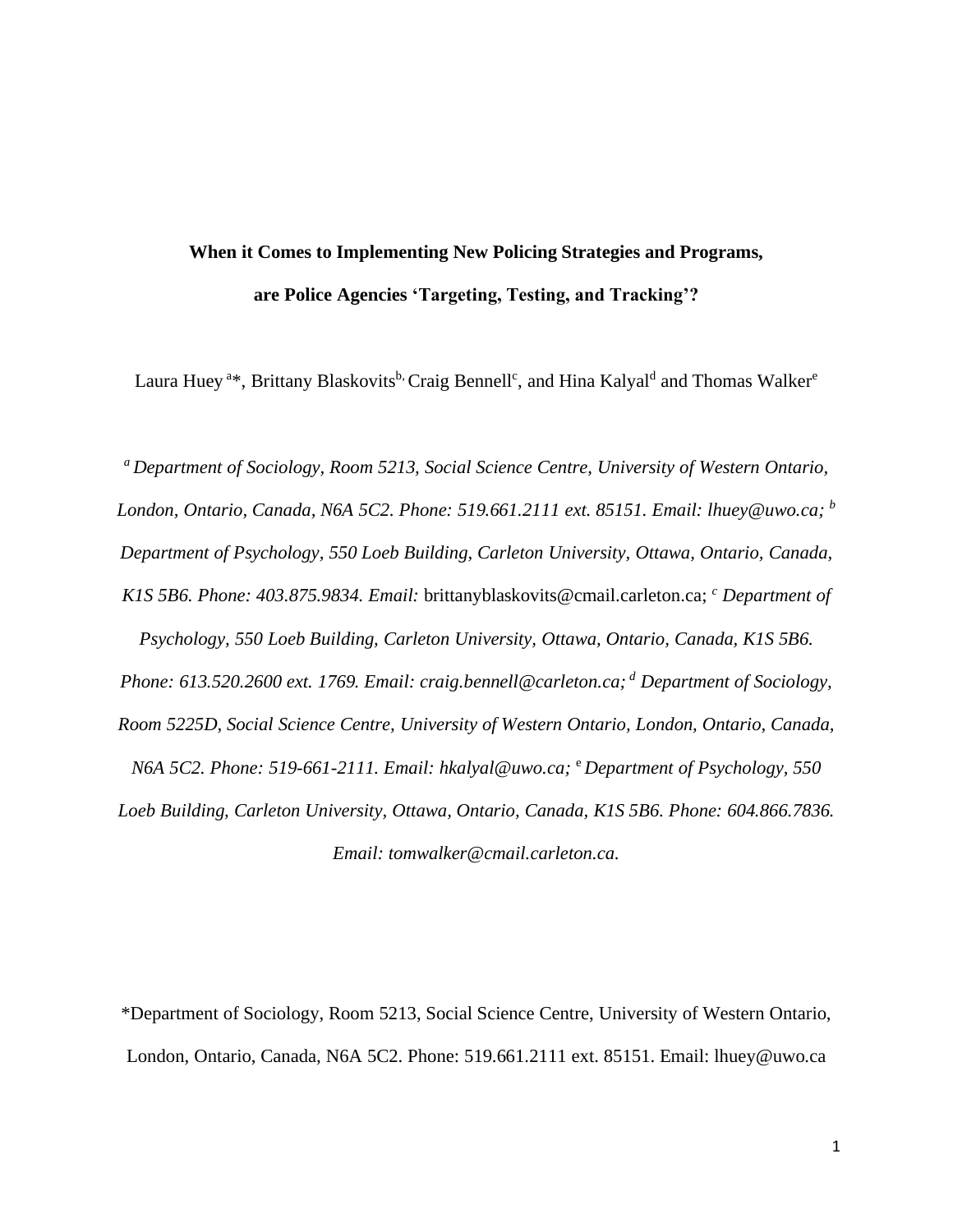## **Abstract**

Some researchers suggest that police professionals see little value in adopting evidence based approaches to tackle policing challenges. To examine police receptivity to research, 586 Canadian police professionals from 7 agencies were surveyed. We explore responses to one particular survey question, which caused respondents to reflect on whether their agencies enact evidence based policing (EBP) principles in daily operations; specifically, the principles of targeting, testing, and tracking the implementation of new policing strategies. Positive and negative views were expressed by respondents in relation to their agency's ability to identify high priority policing problems (targeting) and to implement and test strategies for fixing these problems (testing). However, views were overwhelmingly negative when respondents reflected on how well their agency's track the effectiveness of policing strategies over time. The results underline challenges associated with the adoption of EBP and highlight areas for improvement in agencies that wish to rely on EBP practices and policies.

*Keywords:* police, evidence based policing, program evaluation, target, test, track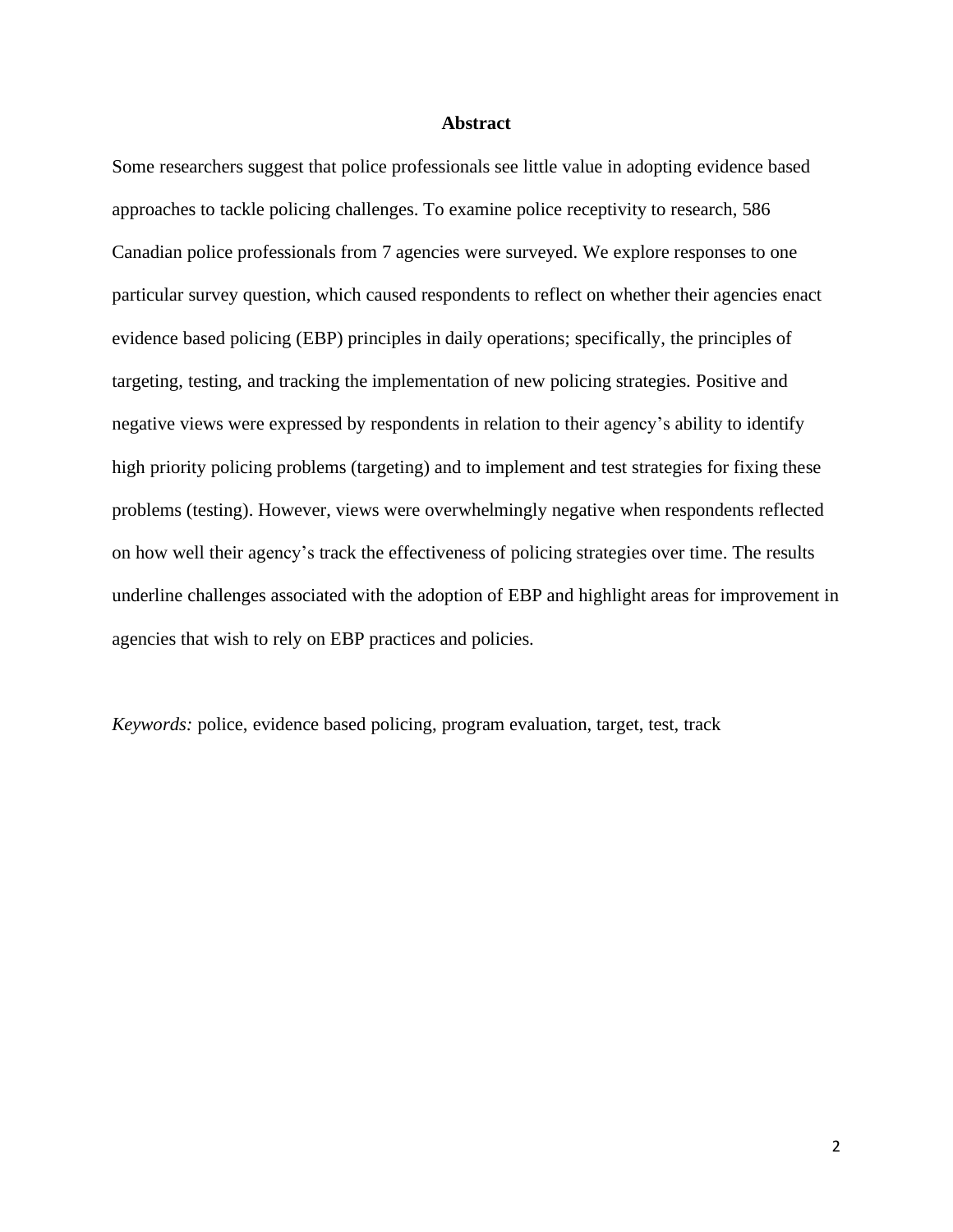## **When it Comes to Implementing New Policing Strategies and Programs, are Police Agencies 'Targeting, Testing, and Tracking'?**

"There are two ways for police to find out whether a specific police practice is effective. One is to have someone look for relevant evidence in the growing police research repositories… the other is for police to conduct tests in their own agencies" (Sherman, 2013, p. 431).

The past few years have witnessed the rise of the evidence based policing (EBP) paradigm, both within academia and across policing. Currently, there are four Societies of Evidence Based Policing (in the United Kingdom [U.K.], the United States [U.S.], Canada, and Australia-New Zealand), there are EBP-themed annual conferences, workshops, courses, programs, newsletters, and soon, there will be two new EBP journals.<sup>1</sup> Collectively, the Societies have almost 5,000 members from across the ranks of policing. All of this, taken together, would seem to suggest that EBP is being widely adopted. However, research by U.S. scholars reveals that in that country, when officers are specifically asked about their receptivity to policing research, many remain uninterested and continue to see little value in adopting research-based approaches for policing issues (Lum, Telep, Koper, & Grieco, 2012; Telep & Lum, 2014). Such findings indicate that adoption of EBP may not be nearly as widespread as some indicators would suggest.

<sup>1</sup> The journal *Police Science*, published by the Australia-New Zealand Society of Evidence Based Policing began in 2016. A second journal, based at the Institute of Criminology at the University of Cambridge, will release an inaugural issue in 2017.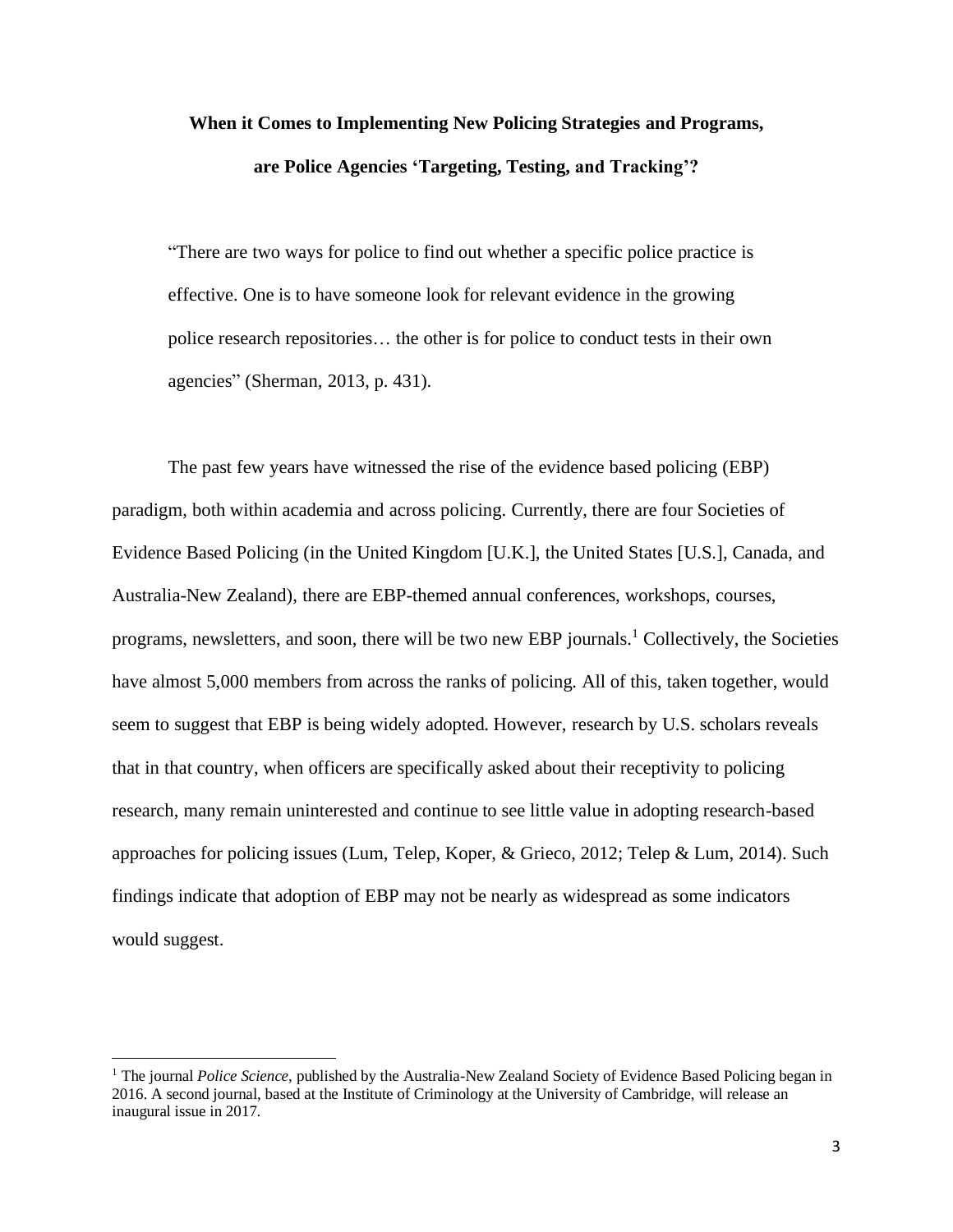There are, of course, other ways to explore receptivity to EBP that can tell us something significant about not only individual attitudes towards research, but also the extent to which agencies as a whole embody or enact EBP principles in their daily operations. One way to evaluate what we might term 'meaningful adoption' of EBP would be to examine whether police agencies engage in research-informed decision-making that follows Sherman's (2013) 'Triple-T approach.' Why this particular evaluation criteria? As Sherman (2013) himself has argued, the EBP approach is grounded in the 3Ts of *targeting*, *testing,* and *tracking.* These 3Ts, as we discuss in further detail shortly, correspond to key phases of strategy development, implementation, and long-term evaluation; phases which can provide appropriate targets, methodologically sound data, and research-based feedback upon which to make informed decisions, thus making or breaking the potential success of a new strategy or program. Evidence of the use of this approach would seem to indicate some level of commitment to EBP, we suggest, rather than the adoption of EBP as solely a rhetorical strategy (Saunders, 1999).

The present paper explores the extent to which Canadian police agencies employ the principles of targeting, testing, and tracking in implementing new strategies. To examine this issue, we draw on an analysis of comments  $(n = 353)$  made by survey participants in response to an open-ended question. The survey was sent to all police and civilian members within seven municipal or regional police agencies in seven Canadian provinces. The question posed to respondents was: 'In your view, how successful has your department been in implementing new policing strategies in the past?' As we discuss, survey answers revealed a wealth of information with regards to how well the agencies surveyed appear to be doing in employing targeting, testing, and tracking in their implementation and evaluation of new strategies. As we explain in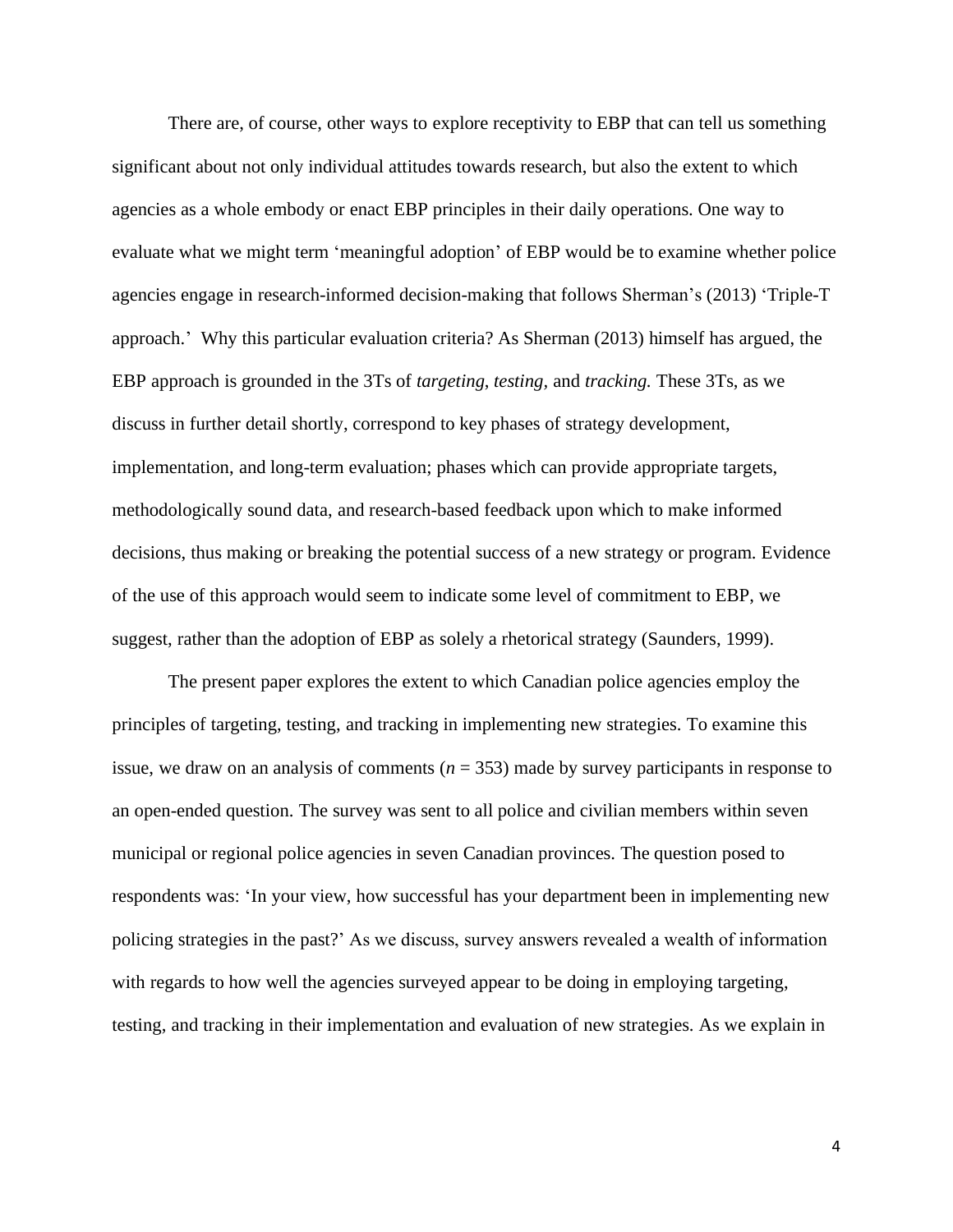the concluding section, the findings from this study have much to tell us about the extent to which some police agencies are receptive to, understand, and/or employ basic principles of EBP.

## **Police Strategies and the Triple-T Approach**

EBP is an approach that focuses on generating quality research to answer the question 'what works?' in relation to policing strategies, policies, and/or programs. In contrast to other forms of policing research, EBP researchers and practitioners focus equal attention on the methods used to conduct research as on its subsequent adoption by police agencies, policymakers, and other criminal justice actors. The concept of creating a methodologically sound 'evidence base' upon which police and researchers can draw was imported into the policing field by Lawrence Sherman (1998), who had observed the rise of the evidence based medicine movement and its emphasis on employing rigorous scientific research. Drawing on years of testing policing innovations, Sherman was keenly aware that many policing strategies had been built on un-tested assumptions (including individual or cumulative experience, anecdote, and so on), with the result that many agencies had squandered resources on strategies for which there was little, if any, evidence that they worked. Currently, when attempts *are* made by police services to identify a problem, implement a solution and evaluate its effectiveness, these attempts are often not rigorously tested (Sherman, 2013). Problems also arise when some aspect of the implementation or evaluation fails due to one or more of a myriad of reasons (Schafer, 2003; Skogan, 2008; Drover & Ariel, 2015).

We are not alone in observing that policing evaluations frequently fail or produce lackluster results. The policing research literature is full of problems identified by researchers. For example, various reliability issues can confound a study's results. Among these are problems with 'implementation fidelity,' wherein study participants deliberately or inadvertently fail to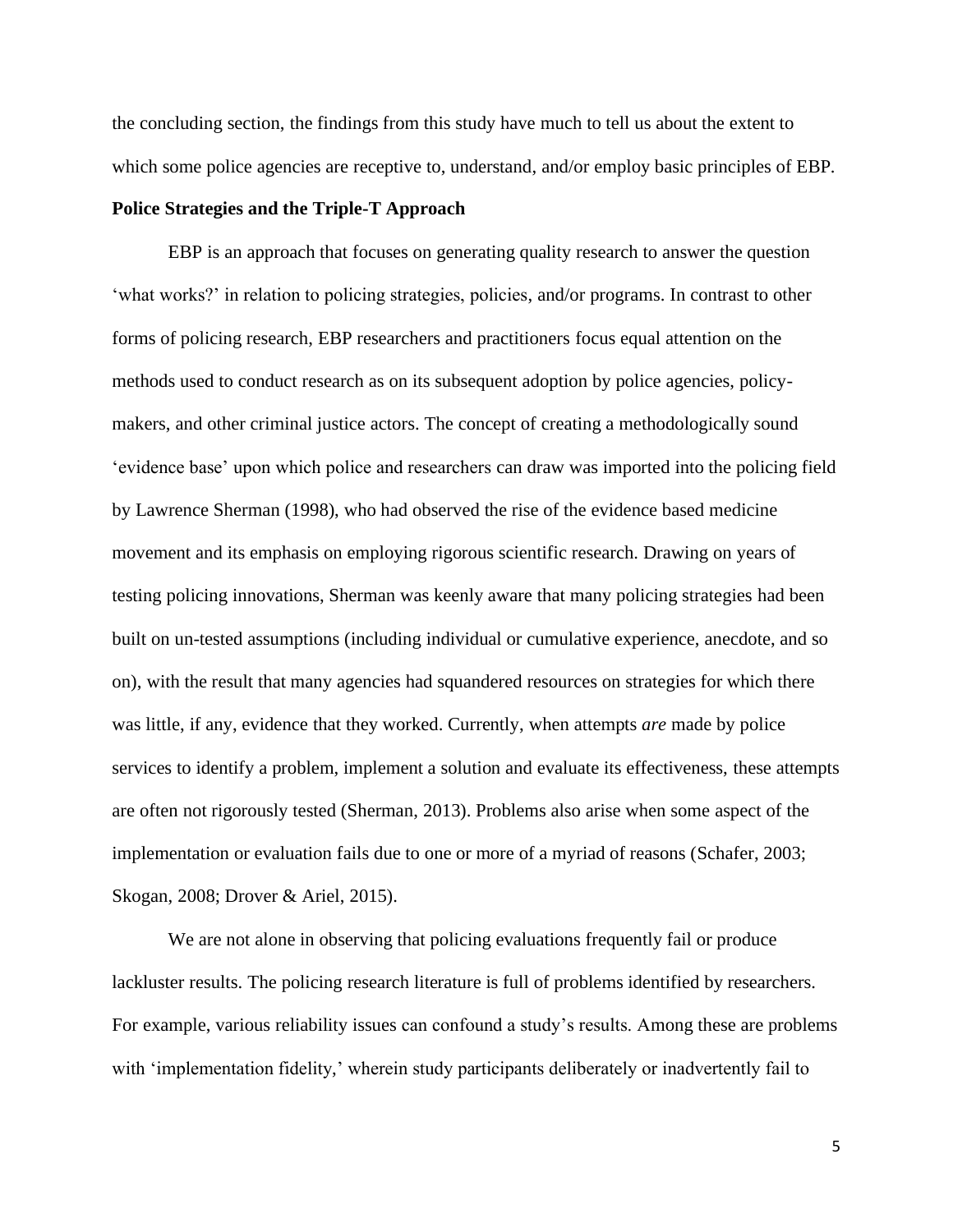follow protocols intended to protect against 'treatment contamination' (Sorg, Wood, Groff, & Ratcliffe, 2014). Poor quality implementation can not only skew individual results, but may also reduce the potential for significant positive effects of even those strategies deemed to work well elsewhere (Slothower, Sherman, & Neyroud, 2015). Worse yet, inappropriate targets, as well as sloppy implementation, can, in some instances, produce backfire effects that worsen existing problems (ibid.).

Even if all implementations and evaluations were conducted in sound fashion, there is always the potential for problems with respect to 'treatment decay,' when strategies and programs that were initially deemed effective begin to show diminished results over time (Sherman et al., 1995). Such changes are often a result of shifts in resource allocation, institutional priorities and funding, or other issues that can have deleterious effects on the ability to maintain long-term program fidelity (Fameega, Hinckle, & Weisburd, 2017). It has been suggested by Neyroud and Weisburd (2014) that many of these and other related issues stem from a failure of police agencies to 'take ownership' of police science, a problem that EBP attempts to address through collaborative relations between police and researchers and the development of new tools and educational materials that can be used by police practitioners to understand and assess research and its utility for police operations (see for example, Johnson, Tilley, & Bowers, 2015; Lum et al., 2012).

To assist both police practitioners and researchers in conceptualizing how research can best be used to test the effectiveness and efficiency of policing strategies, Sherman (2013) drew again on his own experiences of observing evaluation work in practice to formulate what he terms the 'Triple-T' approach. In short, the 3 T's are: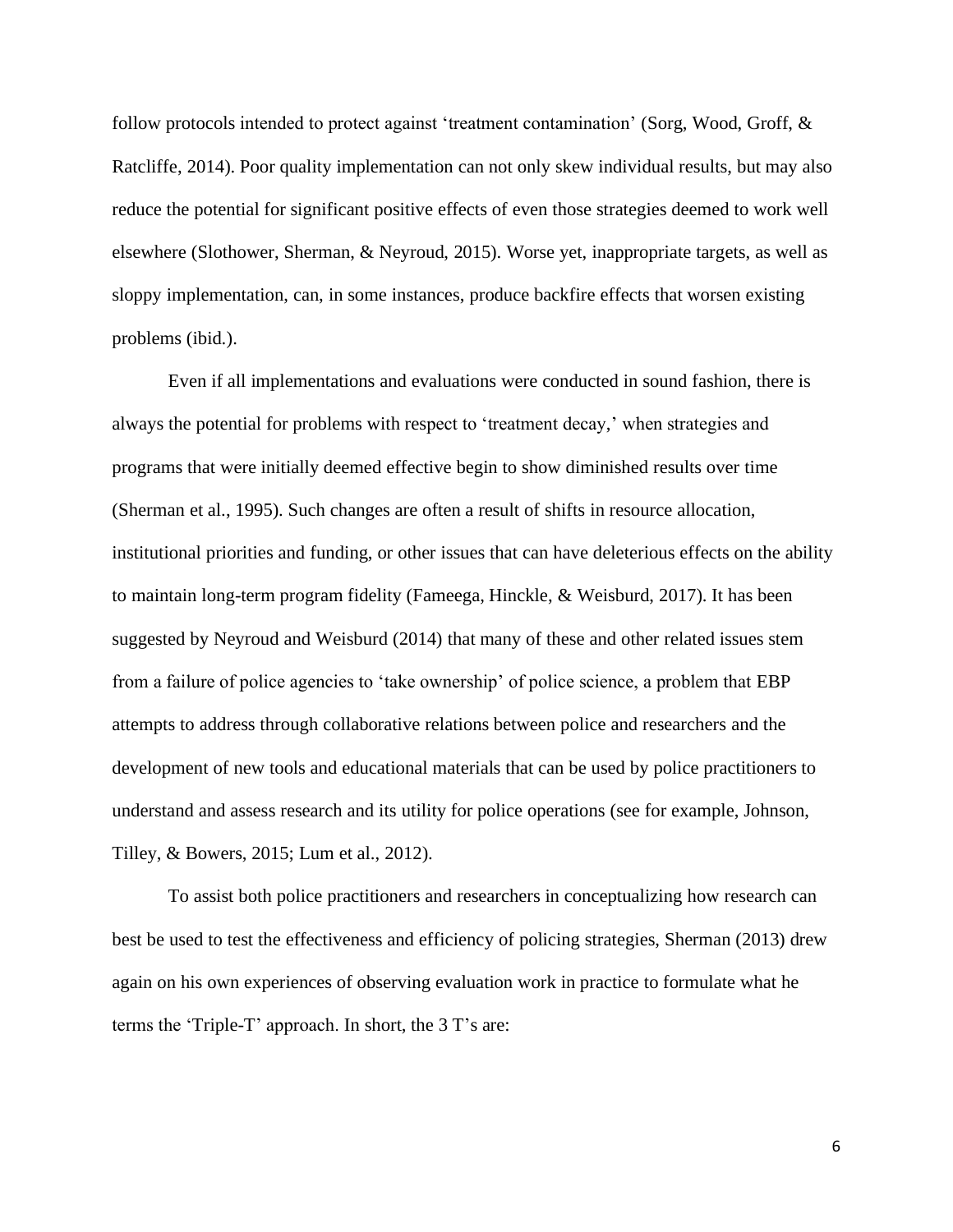*Targeting* – the identification of a high priority policing problem (i.e., a place, crime pattern, type of offense);

*Testing* – implementation of a strategy to fix the problem, which is simultaneously tested through rigorous scientific research to ensure the strategy had the desired effect (such as crime reduction, increased arrests, improvement in community satisfaction); and,

*Tracking* – once in place, a solution should be tracked over time to ensure it continues to work as desired. If not, then adjustments should be made, and those adjustments evaluated and tracked over time.

As Sherman (2013) describes it, the Triple-T approach, which emerged inductively through years of trial and error by police agencies rather than as a deliberate research strategy, is the backbone of EBP: "The growing adoption of those three principles has given shape to what is increasingly called evidence-based policing…" (ibid, p. 383). Police leaders who previously may have relied on notoriously unreliable 'gut feelings' or 'years of experience,' are increasingly able to draw instead on valid and reliable data to inform decision-making.

The question with which researchers have recently begun to grapple is: Are police actually receptive to using the principles of EBP in their operational environment? (see Lum et al., 2012; Telep & Lum, 2014). Certainly, the rise of Societies of EBP in the U.K., U.S., Canada, and Australia and New Zealand would suggest so, as would the proliferation of EBP research networks, courses, workshops, and articles. However, these phenomena tell us little about the extent to which operational decision-making actually embodies the principles of EBP – a key indicator of meaningful adoption. One way to test this would be, of course, to explore whether police agencies employ targeting, testing, and tracking in their approach to implementing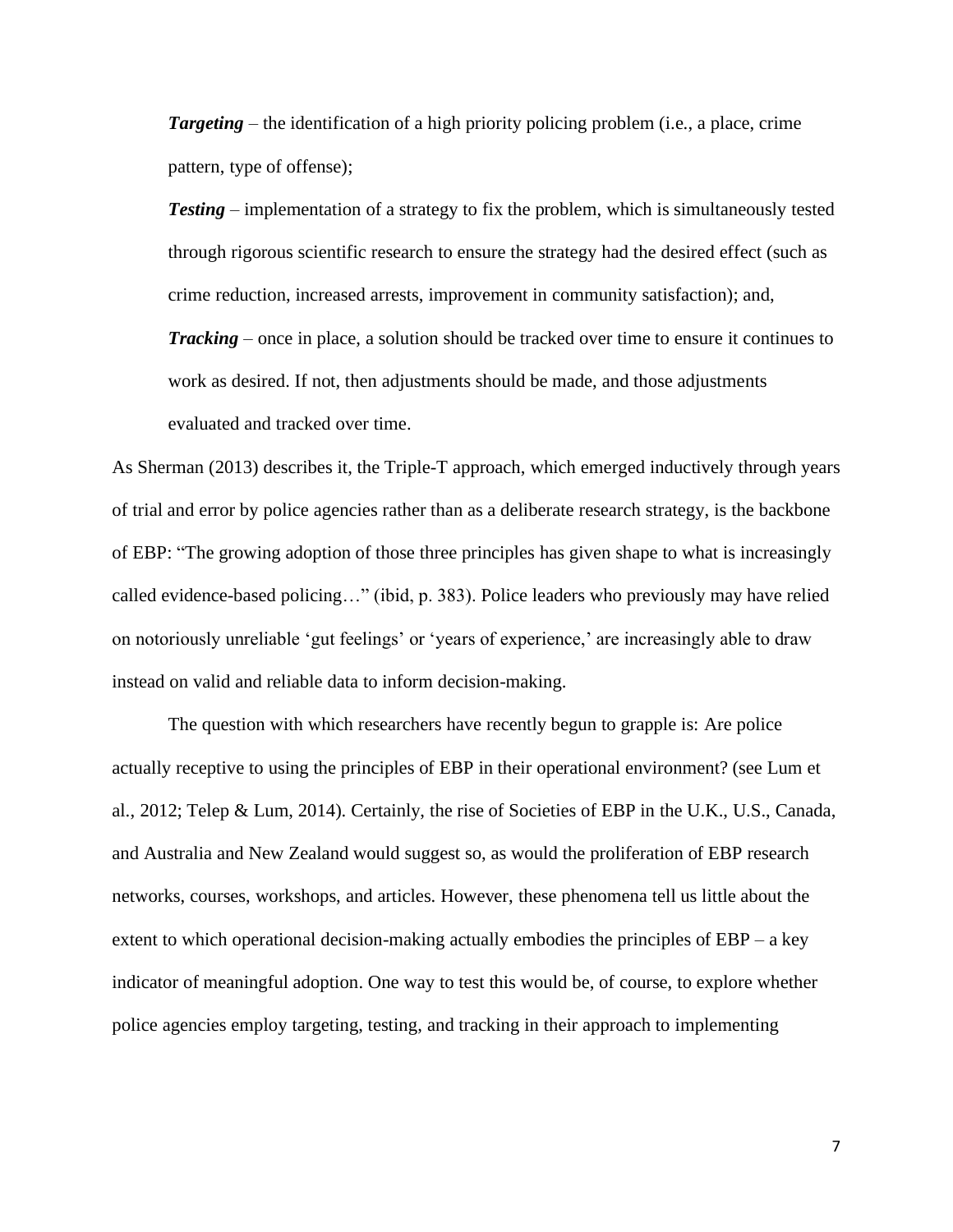strategies to combat crime, social disorder, and other problems. The goal of the present paper is to begin this exploration using data drawn from a survey of Canadian police agencies.

#### **Method**

This paper is informed by analysis of answers  $(n = 353)$  to an open-ended question appended to a survey conducted on police receptivity to empirical research. Our original goal was to replicate Telep and Lum's (2014) receptivity research using Canadian respondents. To that end, we used a slightly modified version of the Telep and Lum survey. In addition to several minor changes that are discussed in more detail below, we made three slightly more significant changes at the request of one of our team members, who is well versed in the change management literature more commonly found within the field of organizational studies. We included three open-ended questions intended to help us more fully unpack possible causes for the willingness or unwillingness to be open to research and innovation. One of those questions was: 'In your view, how successful has your department been in implementing new policing strategies in the past?' Answers to this question were intended to offer insights into how past experiences with successful or failed policing models or strategy implementations might influence current willingness to be open to new ideas offered through empirical research<sup>2</sup> (see Reichers, Wanous, & Austin, 1997; Schneider, Brief, & Guzzo, 1996). In conducting an initial coding of participant answers, we realized that respondent comments also offered insights into causes for both the success and failure of strategy implementation, and the extent to which Canadian police agencies employ some version of Sherman's (2013) Triple-T approach.

## **Recruitment**

<sup>&</sup>lt;sup>2</sup> This topic is the subject of another paper from this research and not the focus of the current study.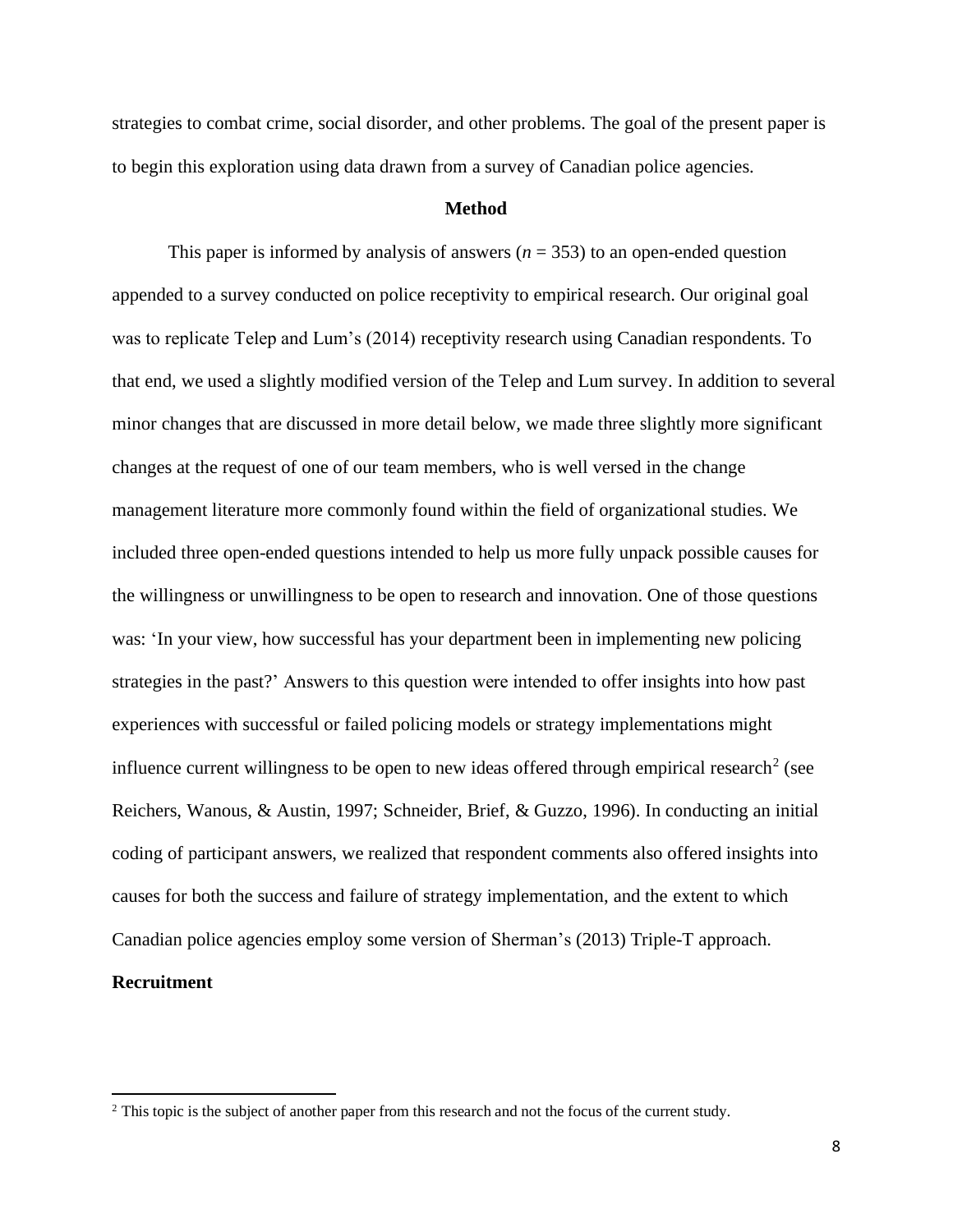The Telep and Lum (2014) study upon which we modeled our efforts drew on a sample of officers from three city police agencies that were fairly matched in terms of composition and city characteristics. These researchers were fortunate in that they were able to achieve a high response rate at one of their sites because the survey was conducted during in-service training. Their response rates were lower when subsequent agencies were surveyed online (or at roll calls in combination with online). Given the fact that the online version of their survey generated fewer responses, we opted to increase the number of police services surveyed to seven.

Police leaders at seven municipal or regional police agencies across seven Canadian provinces were approached by email and asked if their agency would participate in the survey. Participation was encouraged by sending out an internal email to all employees (civilian and sworn) describing the survey, its goals, and how to access it. Participants were also assured in this email that their responses to the survey would be anonymous. Follow up emails were also sent prior to the survey being discontinued.

#### **Data collection**

As may be recalled, the Telep and Lum (2014) survey consisted of five parts covering respondent demographics, as well as such topics as officer's knowledge of policing evaluation research and evidence based policing and openness to science and innovation. In our version, several questions were adapted so that they were applicable to a Canadian policing audience: (1) well known Canadian-based journals and magazines were added as options to a question which asked participants to indicate from which source(s) they had read an article or feature from, (2) various Canadian agencies were added as options to a question regarding the provision of information about particular tactics or strategies, (3) a question related to the efficacy of "legitimacy policing" was removed, and four other strategies were added that were arguably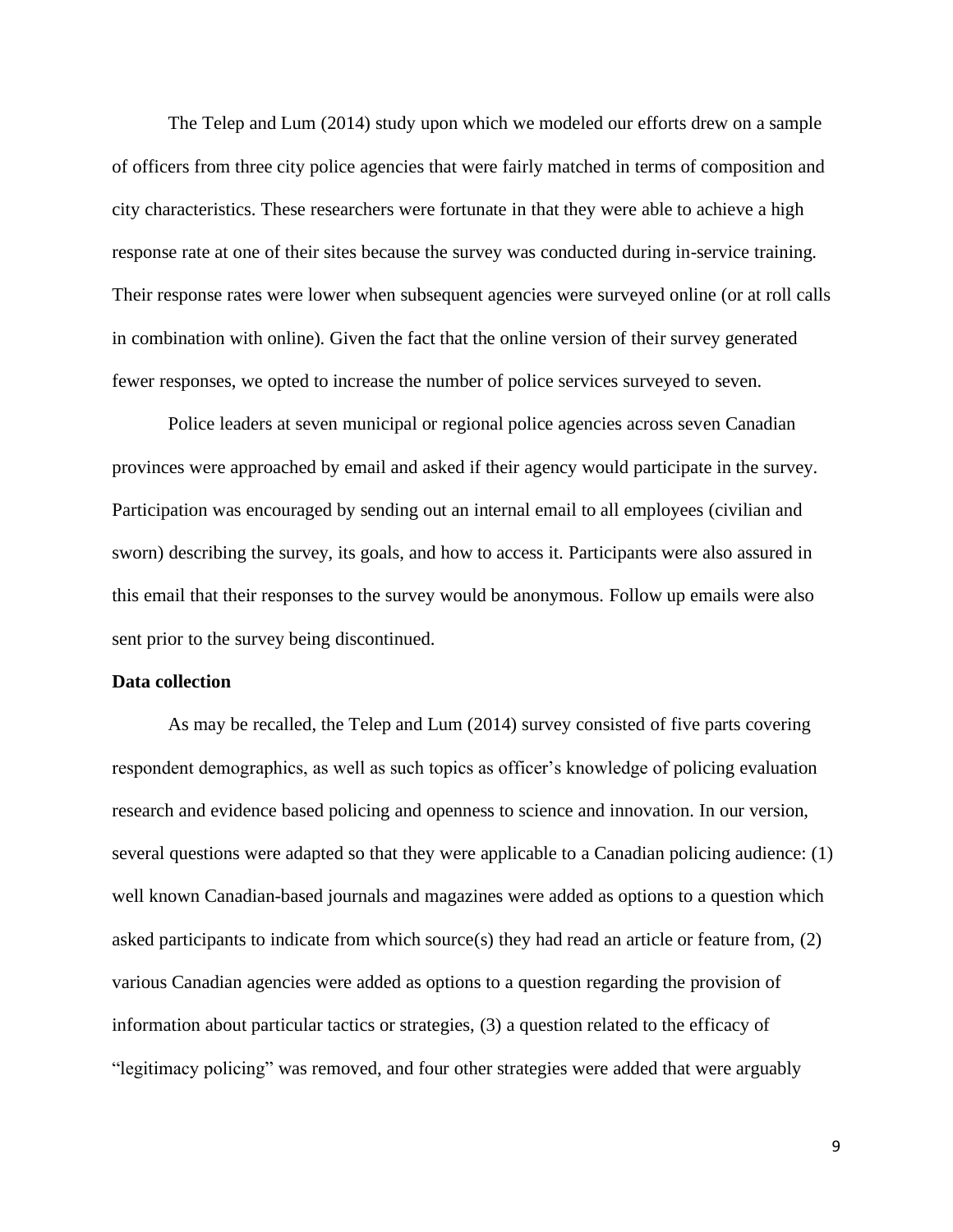more appropriate for a Canadian context,<sup>3</sup> (4) policing rank options were adjusted, and (5) education terminology was changed (e.g., from "associate's degree" to "college degree").

Once an agency agreed to participate, personnel at each site reviewed the questions and provided advice on any concerns or possible changes. <sup>4</sup> Two of the services required further modifications. In one case, this was to accommodate a different rank structure. In another, the questions had been sent to the relevant police association, which wanted one of the questions struck and another question slightly modified. As these revisions were not significant to our results, we made the requested changes for the version of the survey that was made available to their personnel. In total, we ended up with 3 versions of the survey, with all versions including the open-ended questions.

The release date of the surveys varied across participating agencies, and the last survey remained active until February 15, 2017. Respondents were advised that they would remain anonymous, details of their survey would not be shared with their employer, and that they could skip any questions they wished. In total, 586 individuals completed the survey. Of these, 353 (see Table 1 below) answered open-ended question 1: ''In your view, how successful has your department been in implementing new policing strategies in the past?' It is the analysis of the responses to this question that is discussed below.

#### **Data analysis**

After the survey data was entered into Statistical Package for the Social Sciences (SPSS v 24), another version was created in Excel and sent to one of the team members for an initial, inductive coding of the open-ended questions. To code responses to the question that informs this paper, open coding was used. Drawing on Glaser's (1978) concept-indicator model, we

<sup>&</sup>lt;sup>3</sup> The changes followed consultation with a large Canadian police organization.

<sup>&</sup>lt;sup>4</sup> We note that the questionnaire and protocols were vetted first by a University Research Ethics Board.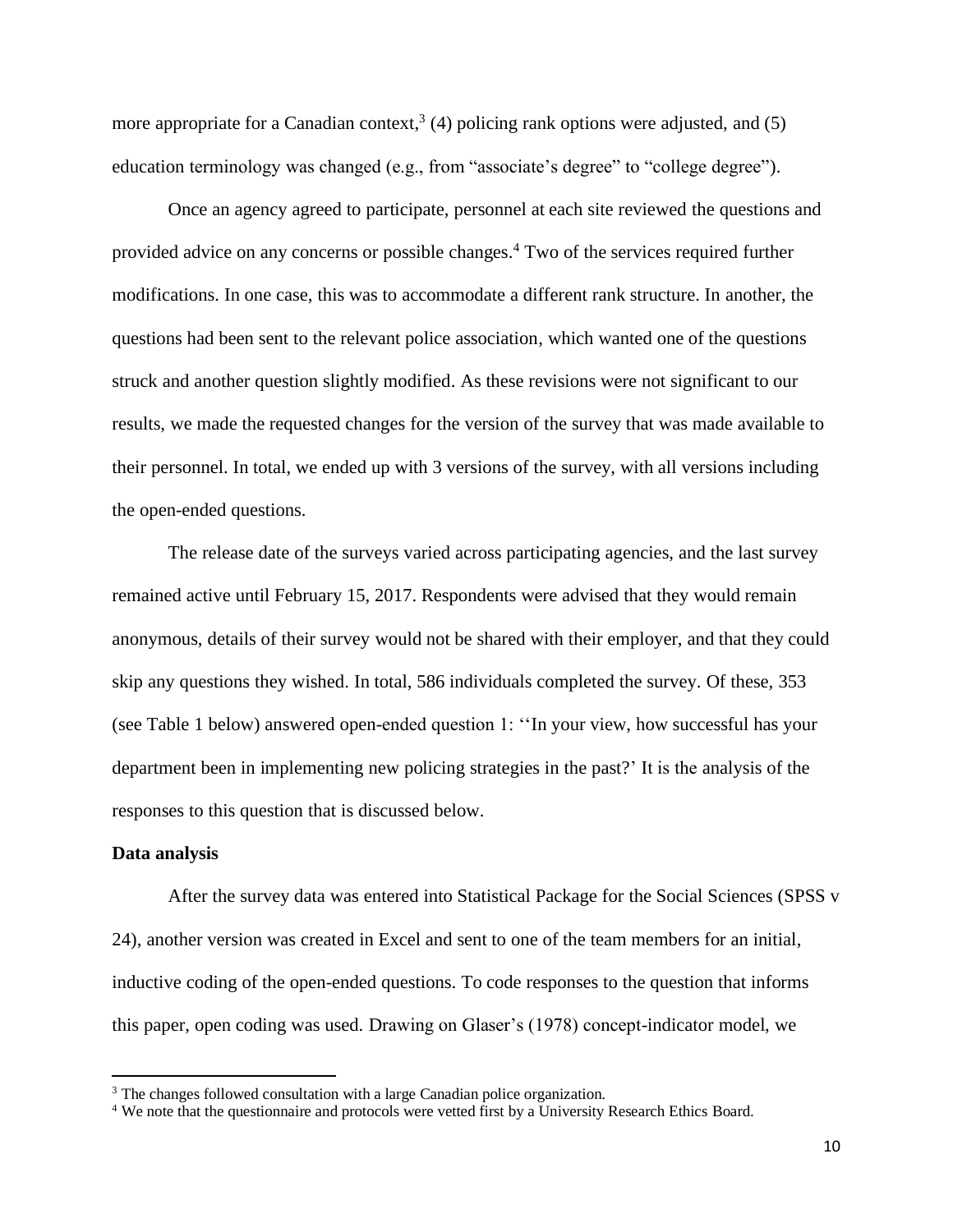identified regularly occurring concepts by looking for words and phrases that function as indicators for that concept. In coding question 1, it became obvious that three of the most frequently occurring concepts within the data – 'targeting,' 'testing,' and 'tracking' – are the same key concepts that form the basis of Sherman's (2013) Triple-T approach for implementing policing interventions.

Armed with the results of this initial coding, we then returned to the data and employed a more focused coding approach. This allowed us to draw connections between the main concepts identified and related sub-concepts, which in turn helped us to illuminate our participants' views on how, when, where, and why policing strategies fail. Once the second coding was complete, the results of both were independently verified by another team member as a check against possible errors. A third team member also reviewed the manuscript to ensure all figures reported were accurate.

#### **Results**

As a link to our survey was sent to all police agency employees, our respondents included both sworn officers ( $n = 276$ ) and civilian employees ( $n = 64$ ) (see Table 1). Some of the latter, we note, indicated they had previously been a sworn officer before rejoining a police agency post-retirement; however, for the purposes of clarity, these individuals were added to the civilian employee pool. We note that fifteen participants  $(n = 15)$  chose not to answer the question. Respondents were typically male (*n* = 231), seventy-seven (*n* = 77) self-identified as female, and forty-five  $(n = 45)$  did not provide their gender. Participant ages ranged from 22 to 62, with an average age of 52. As with other demographic questions, some respondents did not provide their age  $(n = 54)$ .

#### **Table 1**

*Breakdown of Respondents - Sworn Law Enforcement Officers and Civilian Members by Province*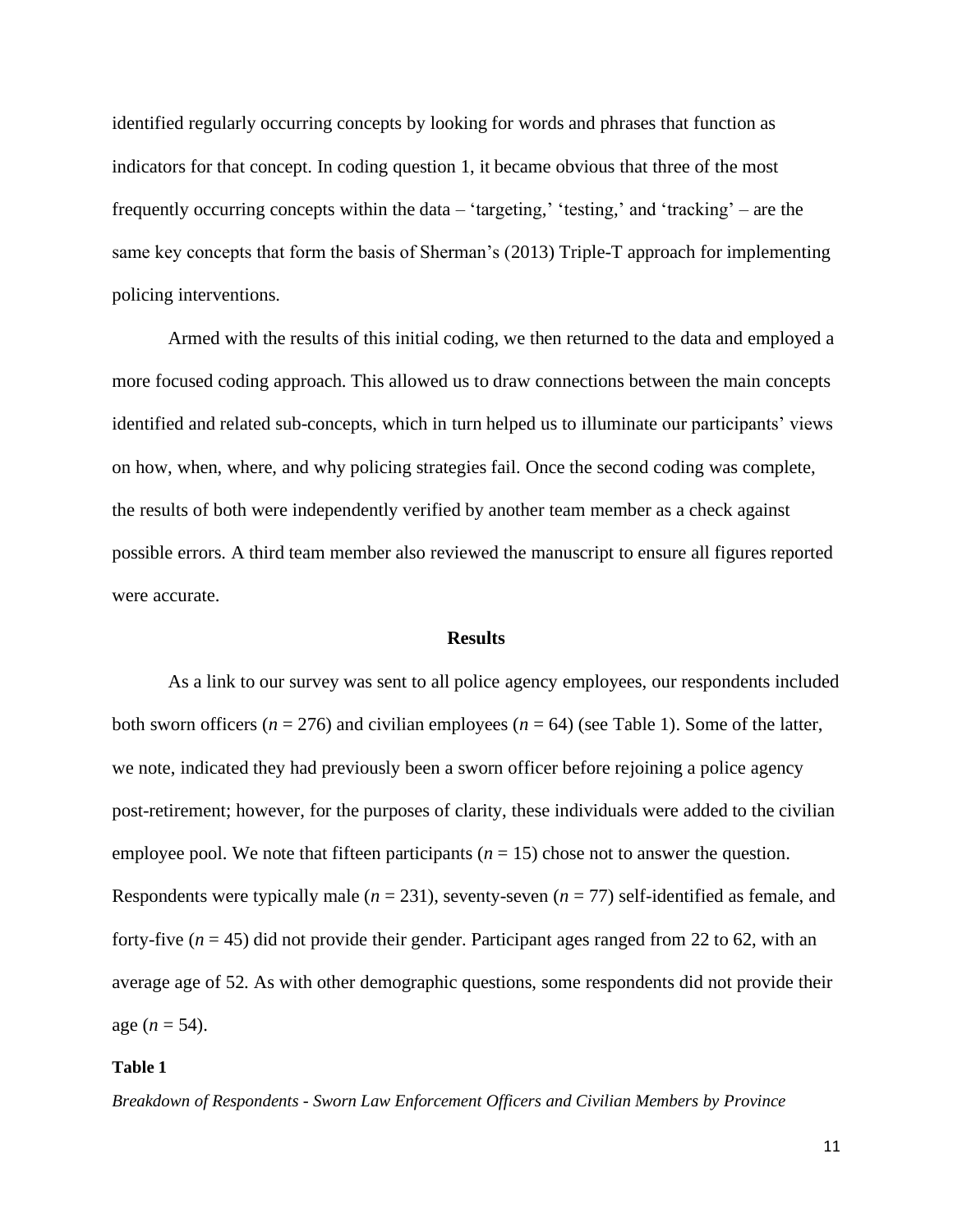| Province                | Sworn Law   | Civilian  |
|-------------------------|-------------|-----------|
|                         | Enforcement | Member    |
|                         | Officer     |           |
|                         | n(%)        | n(%)      |
| Alberta                 | 85 (82.5)   | 18 (17.5) |
| <b>British Columbia</b> | 19(82.6)    | 4(17.4)   |
| Manitoba                | 80 (83.3)   | 16(16.7)  |
| Nova Scotia             | 20(87)      | 3(13)     |
| Ontario                 | 54 (74)     | 19(26)    |
| Prince Edward Island    | 1(50)       | 1(50)     |
| Saskatchewan            | 17 (85)     | 3(15)     |

*Note. N* = 340<sup>5</sup>

Respondents were also asked about their total number of years of experience in policing. Answers ranged from less than one year to 41.5 years (this was an individual who had retired after 35 years of service and then re-joined as a civilian employee). The average number of total years of experience was eighteen. Two additional questions focused on rank or occupational role (for civilians). As with other survey questions, we received a diverse set of responses. Most ranks within a police agency were represented, including senior officers. Most police officer participants, however, were Constables ( $n = 107$ ). This was not entirely unexpected given that the Constable rank makes up most of a police agency's work force. Civilian employees included planners, supervisors, and managers, as well as intelligence, policy, and crime analysts.

Before moving on to analyze respondent answers in greater detail, we want to briefly present the initial results regarding how successful participants perceived their police agency's to be in implementing new strategies. Responses to this question indicated that the majority of participants felt their police agency met with limited success in implementing new strategies (*n* = 158), whereas ninety-seven participants ( $n = 97$ ) felt their police agency was generally successful. A further seventy-two respondents  $(n = 72)$  were of the view their agency was generally unsuccessful and twenty-six respondents (*n* = 26) were unsure or undecided. We were

<sup>5</sup> Not all respondents provided information about their occupation/rank.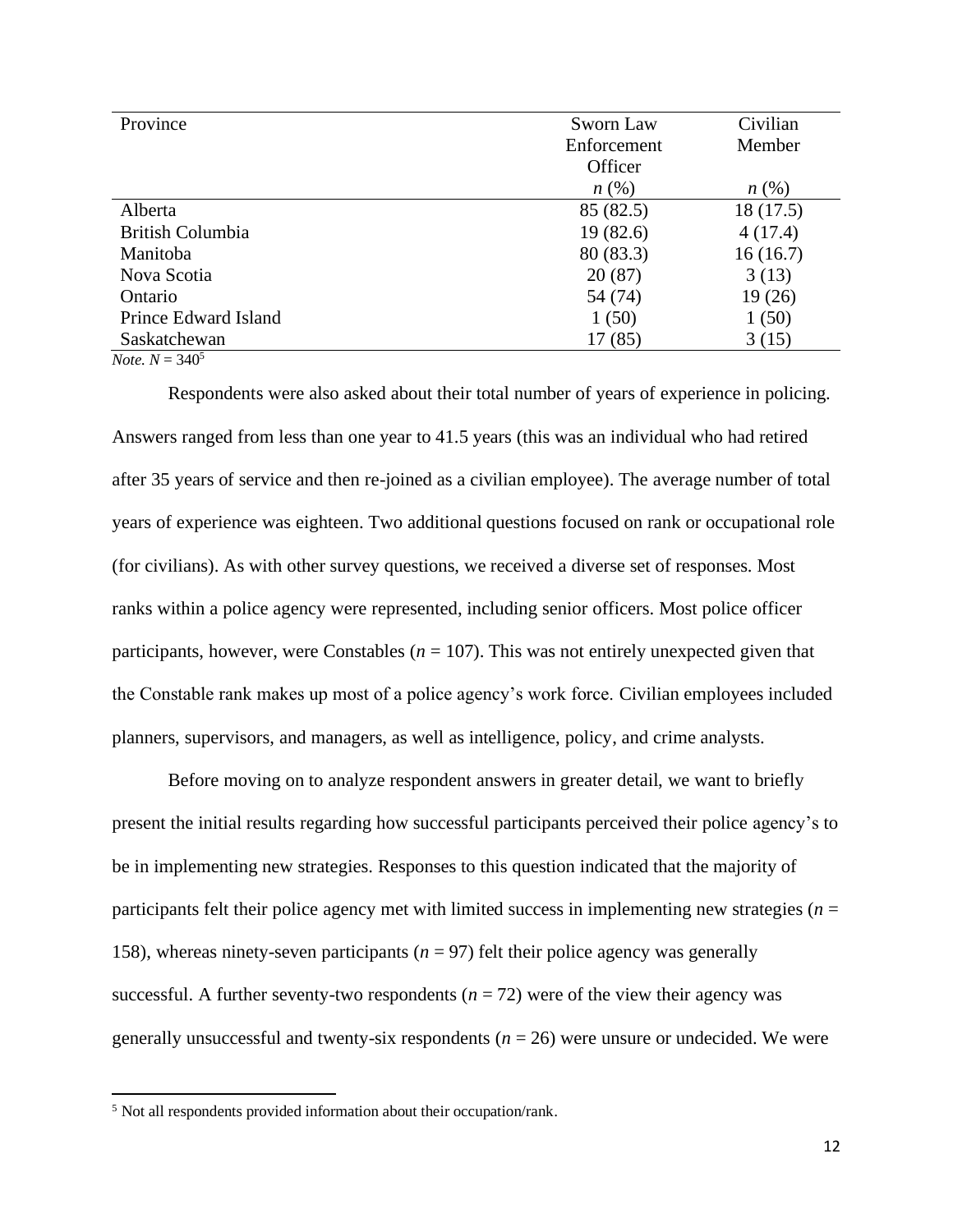fortunate that in answering this question, most participants provided sufficient details to justify their view, and, in some cases, we received highly detailed answers. When analyzed carefully using a thematic approach, we were able to cluster answers into three main categories – using the codes of 'targeting,' 'testing,' and tracking' – which allowed us, in turn, to better understand why participants held the views expressed regarding the relative success or failure of their police agency to implement new strategies.

## **Targeting**

Of the three categories – targeting, testing, and tracking – we received the fewest comments in relation to targeting. The comments we did receive were easily grouped into two categories: Those from respondents who saw their agency as successful in implementing new strategies and identified targeting methods as a significant factor, and, conversely, those who saw their agency as unsuccessful and cited a lack of targeting as a cause (or inappropriate means to target). We could also delineate from the data what factors participants believe contribute to success or failure with respect to targeting.

For those who viewed their agency as successful at implementing valuable new policing strategies, a commonly cited factor was a willingness to draw on statistical data and complex crime analytics to target issues and develop strategies. As one participant observed of his agency, "They pride themselves on being inventive and creative in addressing crime. They use police analytics to record statistics and deploy resources according to the needs of the communities." Another observed, "I think we are successful in implementing new strategies," citing the fact there is "crime analysis and intelligence sharing like never before and sooooooo valuable." An officer in this same agency stated his agency had been "very successful." To illustrate this point, he noted, "I have personally made arrests acting on data received through our strategic policing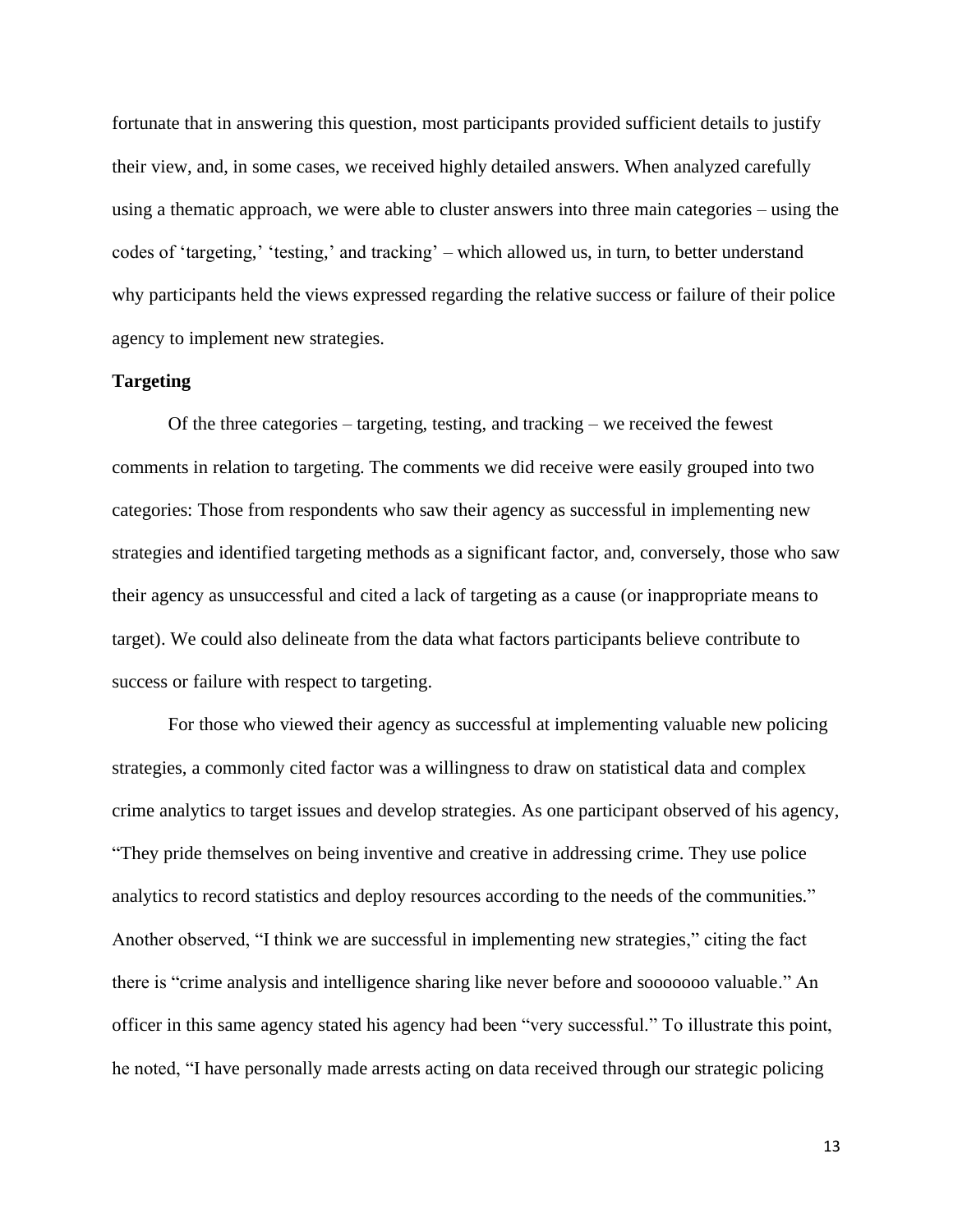initiative which uses intel and crime statistics that generate 'hot spots' so we can better allocate our resources." Similarly, an officer in another agency wrote, "I believe our department is mindful of statistical and empirical data encouraging the use of particular strategies and discouraging the use of others and does try to implement the best strategies to the best of the department's ability."

Police agencies that were deemed 'successful' by respondents also evidenced another characteristic, one that is a staple feature of EBP: A willingness to value the experiences of members and to solicit their input in identifying and targeting problems (Sherman, 2013). As one participant noted of her agency, they are "fairly successful," because "the Department actively seeks new ideas from members and evaluate[s] their success and implementation." The result: "Not all ideas are likely to work but the appetite and encouragement to submit a new strategy opens members to provide ideas as well as ensures that members out on the street are always focused on applying new techniques to deal with a problem, hence think outside of the box."

Conversely, lack of member input in targeting problems was seen as an impediment to successful targeting and strategy implementation. One officer explained this issue and its ramifications very succinctly when he said of his department: "Well intentioned but with little involvement from the 'boots on the ground' officers involved in front-line policing. This creates many logistical issues as those making the decisions are often 10-15 years removed from what actually occurs at street level. This in turn creates resistance or frustration from front-line officers as responsibilities are added on top of responsibilities." This view was echoed by an officer in another agency: "The front line is seldom consulted."

Other issues were also raised in relation to targeting that might explain why some participants felt their agency's were not always or generally successful. One officer cited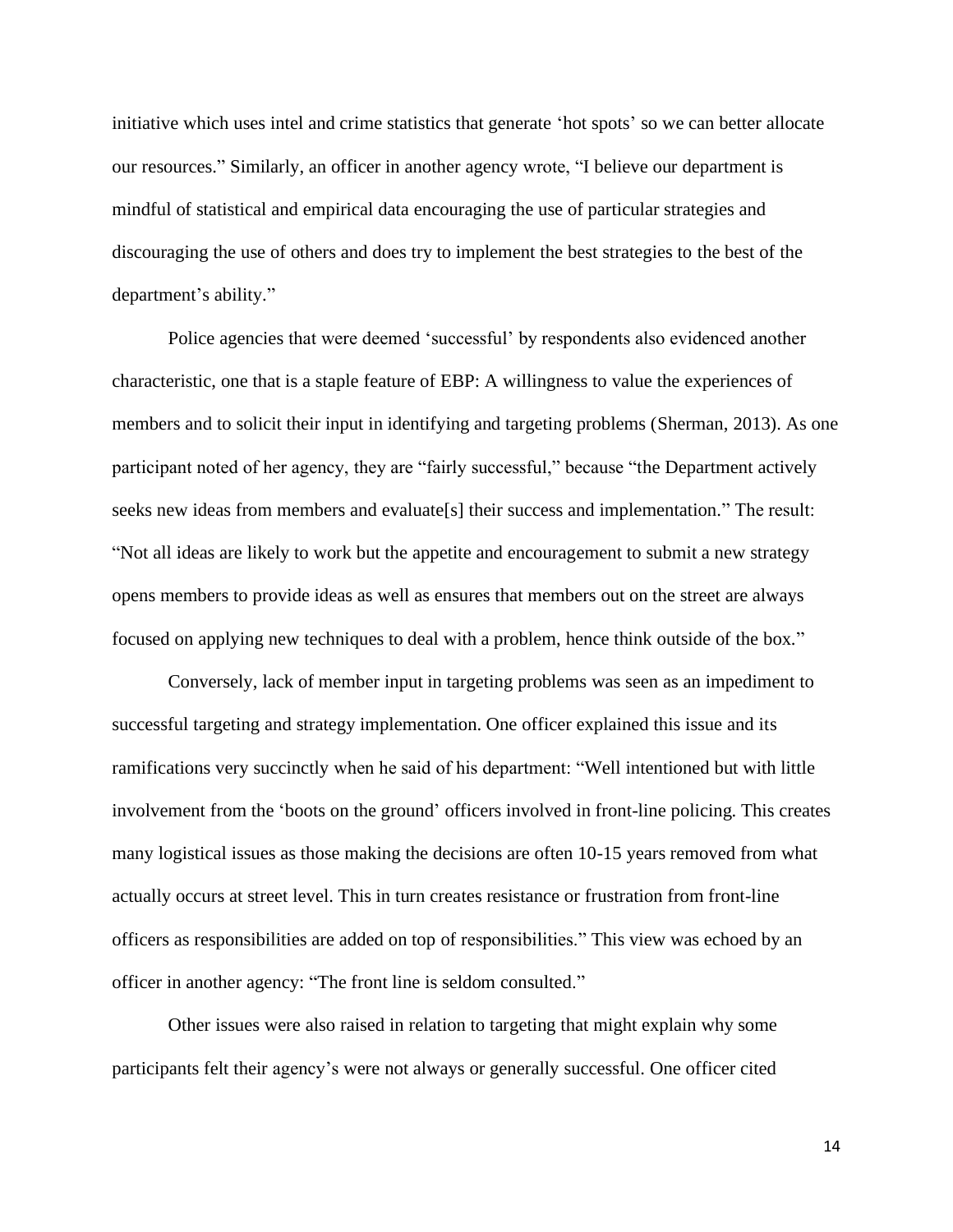resistance to new ideas among senior leaders as a critical factor. According to this respondent, it was not simply that his agency failed to identify targets, but that when information was made available to them about how to target problems and implement appropriate strategies – for example, through hot spot analyses – they ignored the data and chose not to "support this initiative despite peer reviewed research, as well as demonstration pilot projects that showed this worked in reducing crime, victimization and calls for service." Another respondent stated his agency was "fairly good in implementing strategies," but raised an important issue in querying whether the targets of those strategies were appropriate: "The question, of course, is whether we are focusing on the right things." Someone else was fairly clear in identifying the causes of targeting failures: "Most new strategies appear to be in 'knee-jerk' relation [sic] to past failures. Most ideas tend to limit liability and cost, but does not address the crime and best ways to combat the crime." And yet another pointed to his agency's reliance on adopting "flavour of the month" solutions popular within policing circles, rather than on using crime analysis to drive the identification of appropriate targets. As a result, he suggested, "ultimately police fall back on what strategies they know best."

## **Testing**

In relation to testing – that is implementing an intervention and then evaluating its effects in relation to the selected target(s) – the comments revealed mixed results. Some respondents felt their agency was effective at successfully implementing and evaluating new strategies. For example, one participant felt that "a majority of the new strategies used have been implemented effectively." Another observed that their agency had moved towards becoming a "data driven environment," and thus her agency had become "very" effective in relation to testing new strategies. An individual at this same agency concurred, noting the adoption of intelligence-led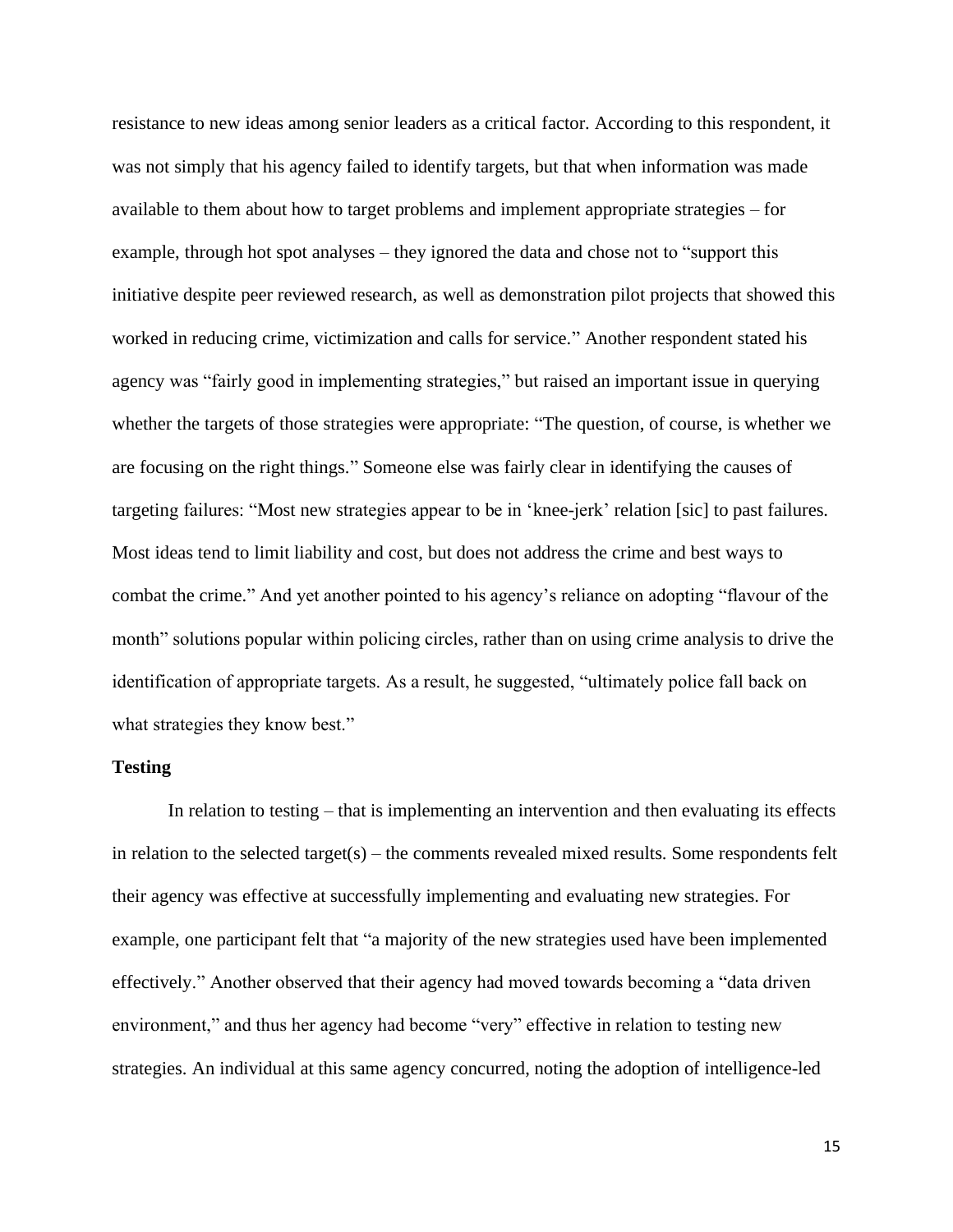policing, which, "although it took a number of years to gain traction…has proven to be very effective." As can be seen from these examples, most positive comments in this category were not highly detailed. However, two respondents did provide some explanation for their belief that their agency had been "quite effective" and "fairly successful" respectively, in implementing and evaluating new strategies. One identified effectiveness in this area in terms of not only success in implementation, but, perhaps more importantly, as having "learned from the implementation processes." The second observed that while historically, "one of the biggest challenges we have in policing is measuring success of new strategies," he felt the recent addition of a Research Coordinator would "allow us to determine exactly what the results mean."

In the main, most of the comments received were negative. Problems identified in relation to testing fell within two general categories: Failure to implement a planned change and failure to adequately evaluate the results of an intervention. In relation to the former, an officer stated his agency was open to change, but that "the follow through of implementing them is a challenge." The reason cited was "lack of compliance for new programs" among patrol officers. Compliance at the district level was also cited by another participant as a reason behind implementation failures: "Strategies are not applied consistently between districts. Each commander of a district has different priorities and as such these strategies are applied differently." "A glaring disconnect between the high-level management and the frontline staff" was cited as the cause behind the failure of a significant project mounted by a police agency. Neither side could agree on "how to properly implement the strategy." One officer used the word, "horrible," to describe how an "intelligence led policing model crumbled quickly" within his agency. According to this respondent, the agency had failed to collect the data necessary to make the model work. As he described it, "the service lacked intelligence," and when they did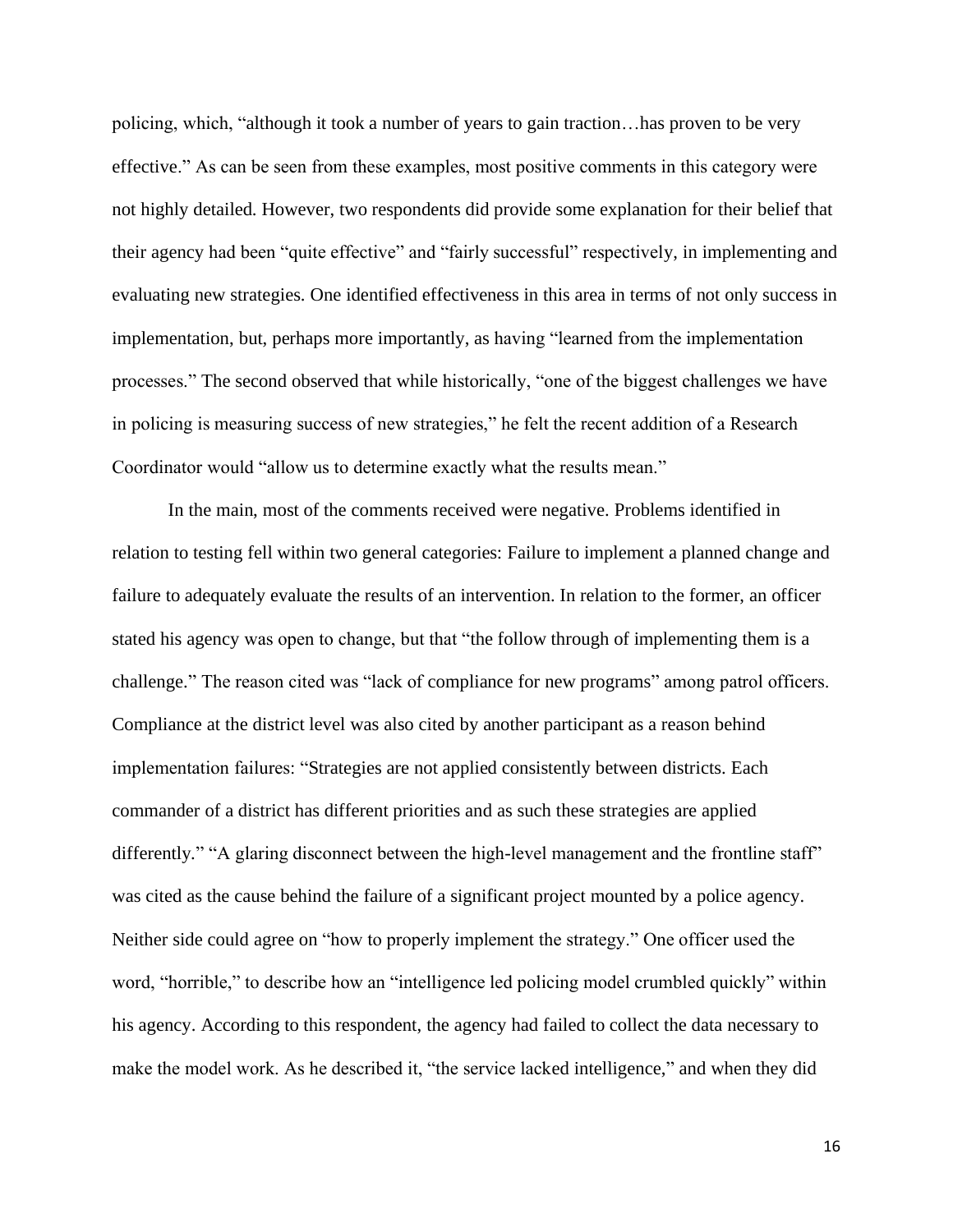acquire intelligence, failed to put it "to use." Another simply stated, "they have tried but the implementation has failed miserably."

Less frequently, respondents cited failures in the evaluation of a new strategy as an issue. One officer described his agency as being "effective" in implementing strategies, but observed that instituting change can quickly be "a detriment" to long-term success if the change is not properly tested. Someone else similarly expressed concerns over how quickly new strategies could move from a trial to full-blown implementation without "being fully vetted or tested." In some agencies, participants observed that new strategies were not evaluated at all – that is, using any type of standardized methods or tools. As she explained, "These new strategies are often not thoroughly researched. There are no standard definitions or processes being used and no tools in place to measure success/failures of these strategies." As a result, she stated, "when we say a strategy is successful our assertion is always anecdotal." A further concern identified is whether resulting research actually influences decision-making. An officer noted his agency did evaluate new strategies, but that senior leaders did not always pay attention to the results in their decisionmaking. As this individual put it, "They are willing to try new things and implement but it's not given up on even though the people implementing it state it is not working."

#### **Tracking**

In a recent discussion of the challenges police agencies face in implementing evidencebased strategies, Peter Neyroud (personal communication, July 10, 2016) observed that most challenges related to targeting and testing can be overcome to some degree; however, problems associated with tracking remain particularly difficult to ameliorate. In essence, once a new strategy or other intervention is implemented and tested, it is not unusual for a police agency to stop monitoring its operation. Thus, the extent to which a strategy is effective over the long-term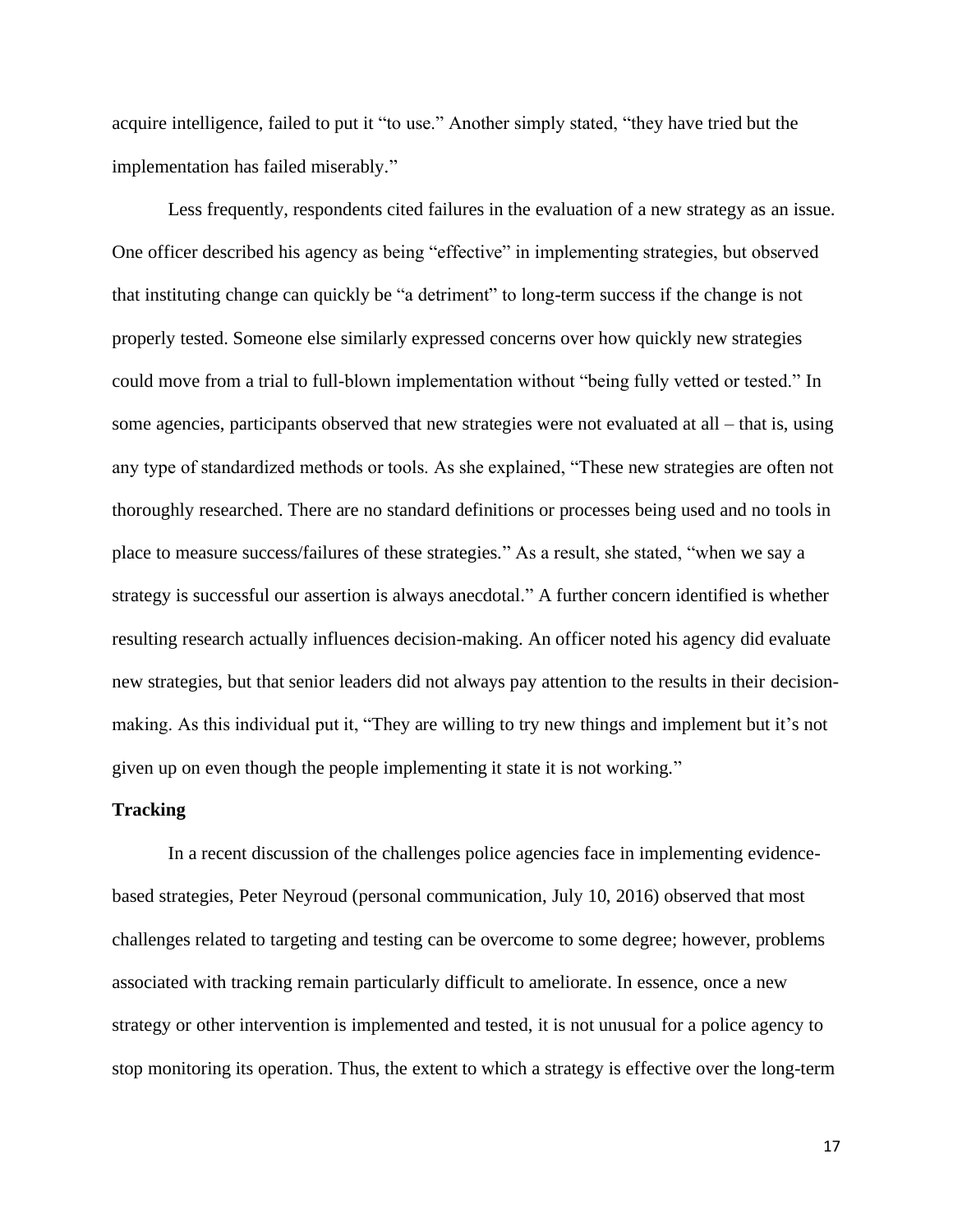becomes a matter of anecdote. As Neyroud states, "…the skill of evidence-based leadership is to understand the context and be able to adapt and implement EBP ideas," including understanding the causes of shifts in effects over time, and making adaptions to those strategies where positive effects seem to be waning. Given the known challenges associated with tracking, it is perhaps not surprising that this is the area in which we received the bulk of negative reviews on police performance related to the Triple-T approach.

To be clear, criticisms of an agency's performance on tracking were not universal. We did receive one positive comment from a respondent who observed that at her agency, strategies are not only "tracked," but the service "keeps us up to date" on how effective a given strategy is. Much more commonly, though, we received responses such as this one:

I believe that my Police Department has been pro-active in implementing new policing strategies (Intelligence led Policing, Proactive targeting of areas and persons, etc.) however I feel that they have abandoned the principles of these strategies too quickly if they were not immediately as effective as hoped or because of man-power shortages. I believe a lot of the strategies are worthwhile and could have been effective if they had been given more time to work before being abandoned.

Others similarly observed that once the effects of a strategy appeared to wane, or were not as immediately 'effective as hoped,' rather than re-testing the strategy and/or making suitable modifications, they were discarded. Some felt that abandoned strategies were a matter of interest diminishing among senior officers or the result of 'champions' being transferred or leaving an agency.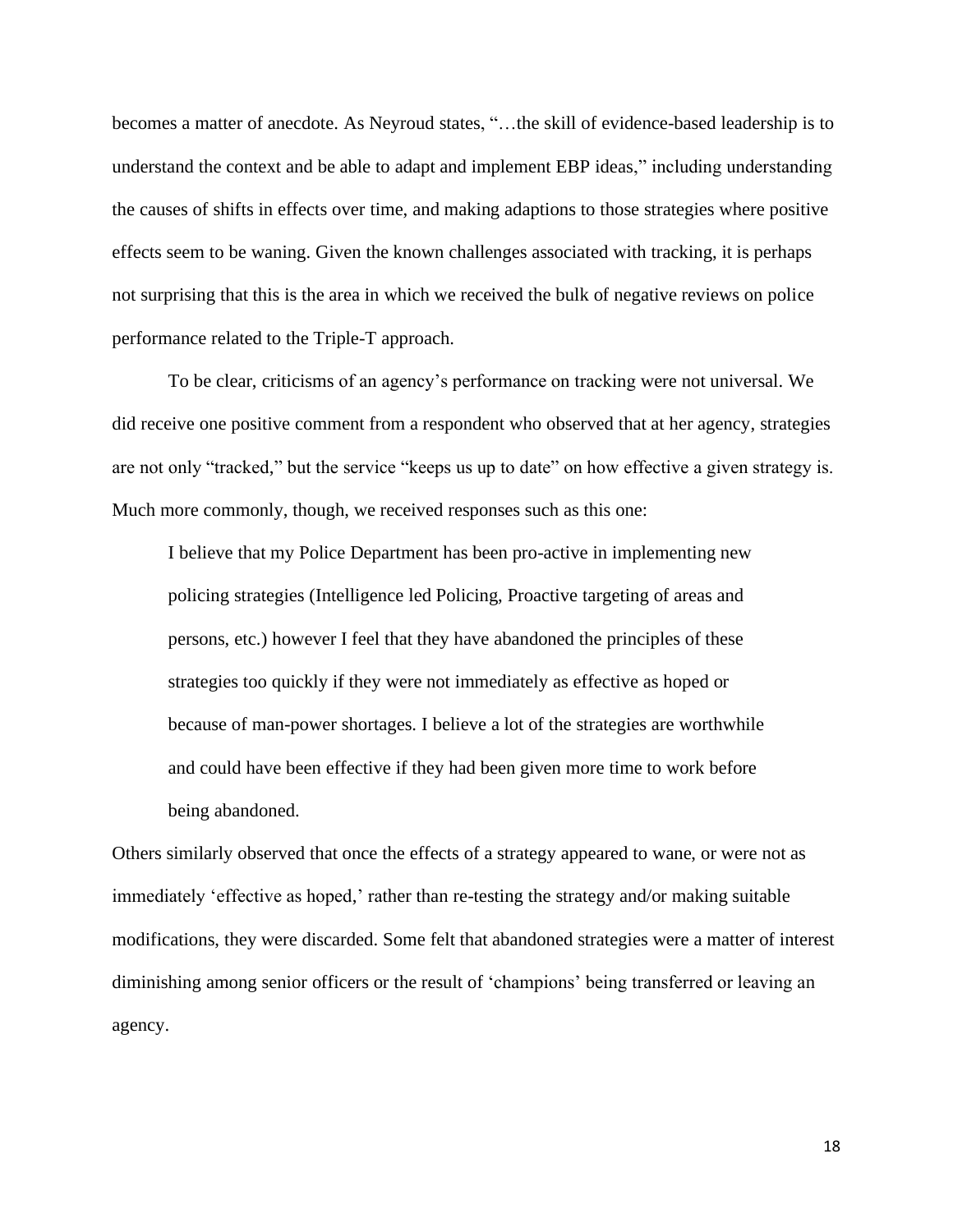Amongst the criticisms raised, we also received many comments from individuals who noted that once a pilot project had been completed and deemed a 'success,' no measures and processes were established to evaluate long-term performance. For example, one respondent stated his agency was "not that successful in the long term," because "we are good at moving on to try new stuff but not that good at staying committed to anything long enough to see if it is truly successful or not." Another stated, "auditing or assessment of past or currently implemented programs has been limited to my knowledge." Some felt that lack of tracking was a resource issue: "My department has been receptive to new strategies and pilot projects, but lacks the administrative capacity to administer new programs and track results on a large scale." Another cited outdated information technology and software as a barrier to effective long-term tracking. As a result of these and other issues, the bulk of officers who addressed tracking issues in their comments felt that while their agency had been successful at implementing strategies, "the long-term effectiveness is questionable." This sentiment is perhaps best illustrated in the following comment: "Successful in implementation, not as successful in the strategies being effective."

## **Conclusion**

Despite the valuable insights gained through the survey responses, numerous limitations with our study must be recognized. First, as is typical in survey research (e.g., Sheehan, 2001), the response rate to our survey was relatively low. This issue, combined with the fact that only seven police agencies were surveyed, means that we cannot know whether the views expressed by our respondents generalize to other Canadian police professionals or agencies (or even to the agencies represented by our participants). A second limitation relates to the relatively low rate of participation by civilian members (less than 15% of the sample). This prevented us from being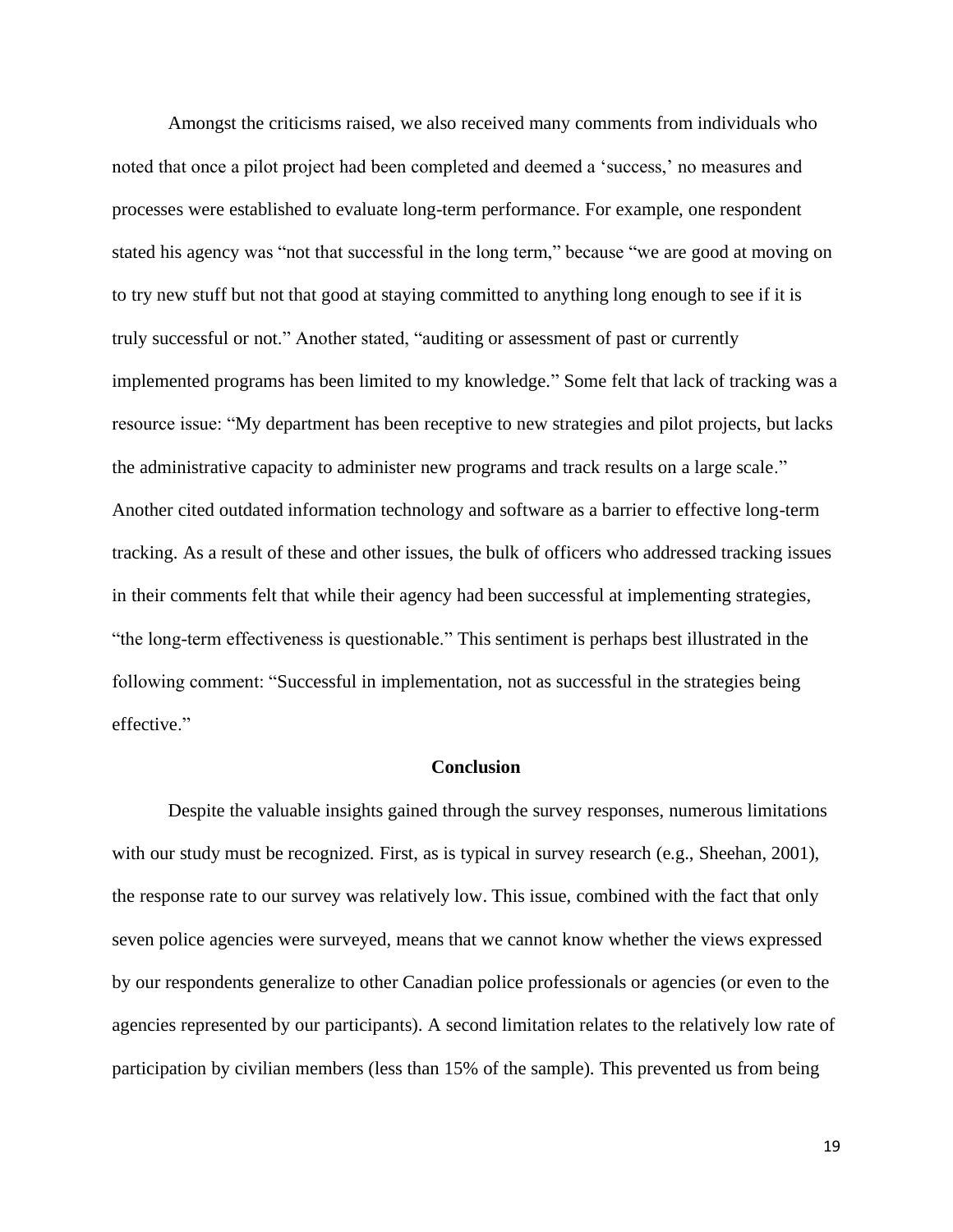able to conduct any meaningful comparative analyses with sworn officers. Third, because the survey question we examined did not explicitly ask respondents to reflect on their agency's ability to target, test, and track new policing strategies, their responses might underestimate the challenges associated with these EBP principles. On the other hand, like any voluntary survey research, self-selection may have occurred in our study, leading to negatively biased responses (e.g., disgruntled individuals may have had more to say). Finally, it is of course possible that the views expressed by our participants are not correct (e.g., due to lack of information); in other words, just because a respondent claimed their agency does not appropriately target, test, or track implemented strategies, this does not make the statement true. Of course, such a situation would likely speak to other potential problems in the respondent's agency, such as ineffective communication between those responsible for implementing or evaluating programs and frontline officers.

Notwithstanding these limitations, our analysis has demonstrated that police professionals in Canada have differing views when they reflect on how their own agencies adopt key principles of EBP; specifically, targeting, testing, and tracking the implementation of new policing strategies. Many views voiced by our participants were positive, especially in relation to identifying high priority policing problems (targeting), and implementing and testing strategies for fixing these problems (testing). These views can be built on by the participating police agencies to further EBP in their organizations. However, important criticisms were also highlighted by our analysis, in terms of targeting and testing, but most notably in relation to tracking implemented strategies over time and making any necessary adjustments to those strategies. If the negative views voiced by our respondents do accurately portray the situation in Canadian police agencies, it will be difficult for these agencies to effectively determine 'what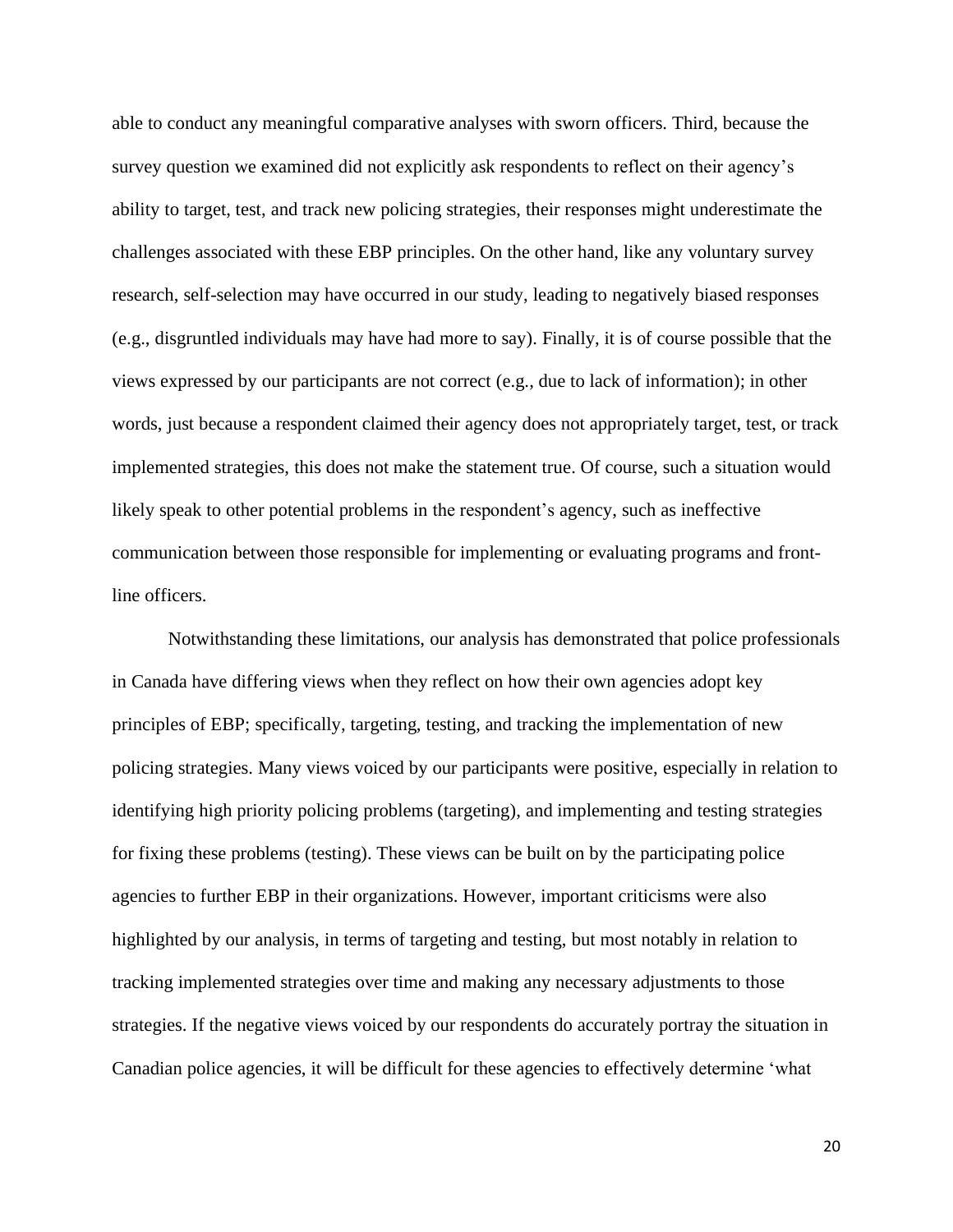works' in relation to policing strategies, policies, and/or programs. That being said, the key barriers or challenges to the 3 T's that were identified in this paper are not insurmountable. The challenges articulated by our respondents provide a clear road map for some of the issues that need to be resolved if agencies wish to effectively employ the basic principles of EBP.

Fortunately, police agencies in Canada and elsewhere have an increasing array of resources upon which to call should they wish to implement evidence-based decision-making within their organizations and require external advice and assistance. Canadian police agencies are served by the Canadian Society of Evidence Based Policing; a free, voluntary research network that provides access to applied policing researchers through a host of tools and media (including a new ResFinder application), as well as a wealth of free resources (videos, blogs, papers, regional workshops, podcasts and apps) and a 'matchmaking service' that assists police agencies in locating both expertise and funding opportunities. Through the federation of International Societies of Evidence Based Policing, police in Canada and elsewhere also have access to expertise and resources in the U.K., the U.S., and Australia and New Zealand, much of which is entirely free. All of these resources, both individually and in combination, can not only help agencies ensure they are properly 'targeting,' 'testing,' and 'tracking,' but generate new evidence-based ideas and programs of research to assist in the task of creating sound policing policies, programs, and practices.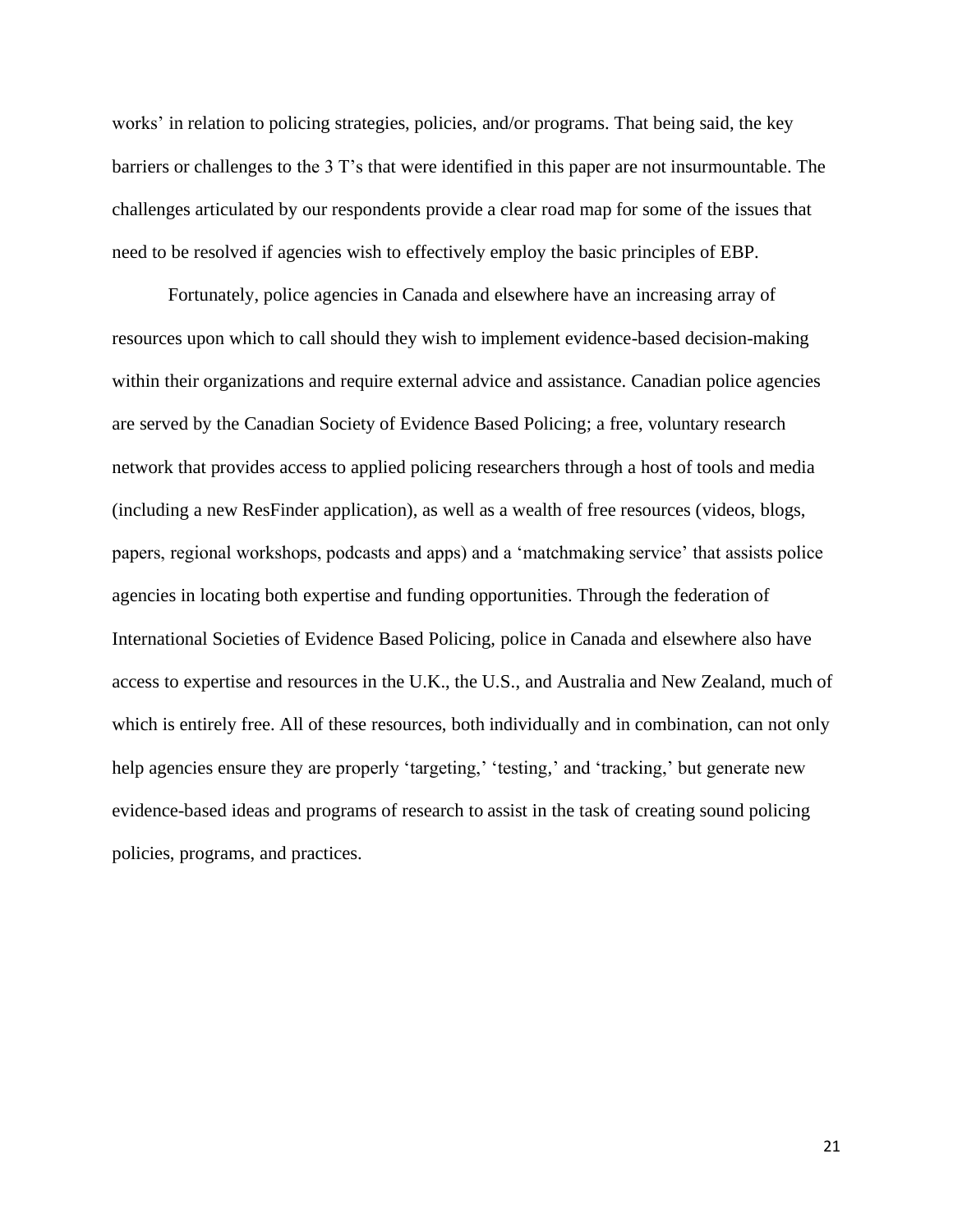#### References

- Drover, P., & Ariel, B. (2015). Leading an experiment in police body-worn video cameras. *International Criminal Justice Review*, *25*(1), 80-97.
- Fameega, C., Hinckle, J., & Weisburd, D. (2017). Why getting inside the "black box" is important: Examining treatment implementation and outputs in policing experiments. *Police Quarterly, 20*(1), 106–132.
- Johnson, S., Tilley, N., & Bowers, K. (2015). Introducing EMMIE: An evidence rating scale to encourage mixed-method crime prevention synthesis reviews. *Journal of Experimental Criminology*, *11*(4), 459–473.
- Lum, C., Telep, C., Koper, C., & Grieco, J. (2012). Receptivity to research in policing. *Justice Research and Policy*, *14*(1), 61-95.
- Neyroud, P. & Weisburd, D. (2014). Transforming the police through science: The challenge of ownership. *Policing*, *8*, 287–293.
- Reichers, A., Wanous, J., & Austin, J. (1997). Understanding and managing cynicism about organizational change. *Academy of Management Executive*, *11*(1), 48-59.
- Saunders, R. (1999). The politics and practice of community policing in Boston. *Urban Geography*, *5*(4), 461-482.
- Schafer, J. (2003). From rhetoric to reality: How police officers view the implementation of generalized community policing. *Justice Research and Policy*, *5*(1), 1-35.
- Schneider, B., Brief, A., & Guzzo, R. (1996). Creating a climate and culture for sustainable organizational change. *Organizational Dynamics*, *24*(4), 7-19.
- Sheehan, K. B. (2001). E-mail survey response rates: A review. *Journal of Computer-Mediated Communication, 6*(2), 0-0.